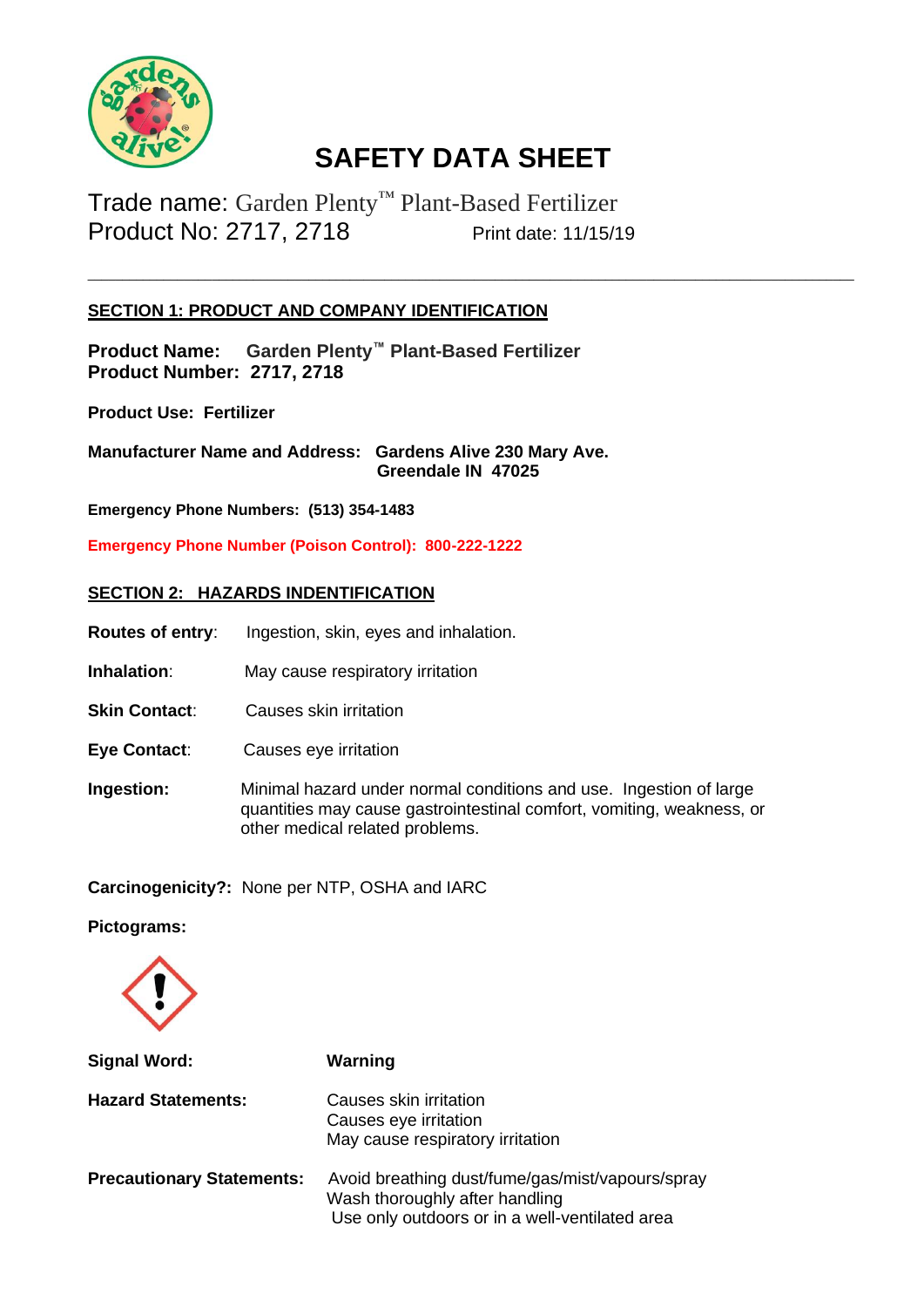

# Trade name: Garden Plenty™ Plant-Based Fertilizer Product No: 2717, 2718 Print date: 11/15/19

 Wear protective gloves/protective clothing/ eye protection/ face protection If on skin: Wash with plenty of soap and water If inhaled: Remove person to fresh air and keep comfortable for breathing If in eyes: Rinse cautiously with water for several minutes If skin irritation: Get medical advice / attention If eye irritation persists: Get medical advice / attention Take off contaminated clothes Store in a well-ventilated place. Keep container tightly closed

## **SECTION 3. HAZARDOUS INGREDIENTS / INDENTITY INFORMATION**

| <b>Name</b>                                   |
|-----------------------------------------------|
| Syrups, hydrolysed starch, dehydrated         |
| <b>Hydrated Sodium Calcuim Aluminosilcate</b> |
| Carbonic Acid, Calcium Salt (1:1)             |
| Soybean Meal                                  |
| Sulfur                                        |

Cas No. 68131-37-3 Trade Secret Not classified<br>Trade Secret Not classified Cas No. 471-34-1 Cas No. 68038-36-1 Trade Secret Not classified<br>
Cas No. 7704-34-9 Trade Secret Skin irrit. 2, H315 Cas No. 7704-34-9

**Product Identifier 12 % GHS – US Classification**<br>Cas No. 68131-37-3 **Trade Secret** Mot classified Trade Secret Not classified<br>Trade Secret Not classified

#### **SECTION 4: FIRST AID MEASURES**

**Ingestion:** None should be needed. Seek medical attention if large amounts are swallowed.

- **Inhalation:** Move the person to fresh air and support breathing as required. Consult a physician if victim has continued difficulty breathing.
- **Eyes:** If in eyes: Rinse cautiously with water for several minutes. Remove contact lenses, if present and easy to do. Continue rinsing.
- **Skin Contact:** Gently wash with plenty of soap and water. If skin reddening or irritation develops, seek medical attention.

#### **SECTION 5: FIREFIGHTING MEASURES**

| <b>Extinguishing Media:</b>                                       | Use extinguishing media appropriate for surrounding fire. |
|-------------------------------------------------------------------|-----------------------------------------------------------|
| <b>Special Firefighting Procedures</b><br><b>And Precautions:</b> | Firefighters should wear full protective gear             |
| <b>Unusual Fire and Explosion</b><br>Information:                 | None known                                                |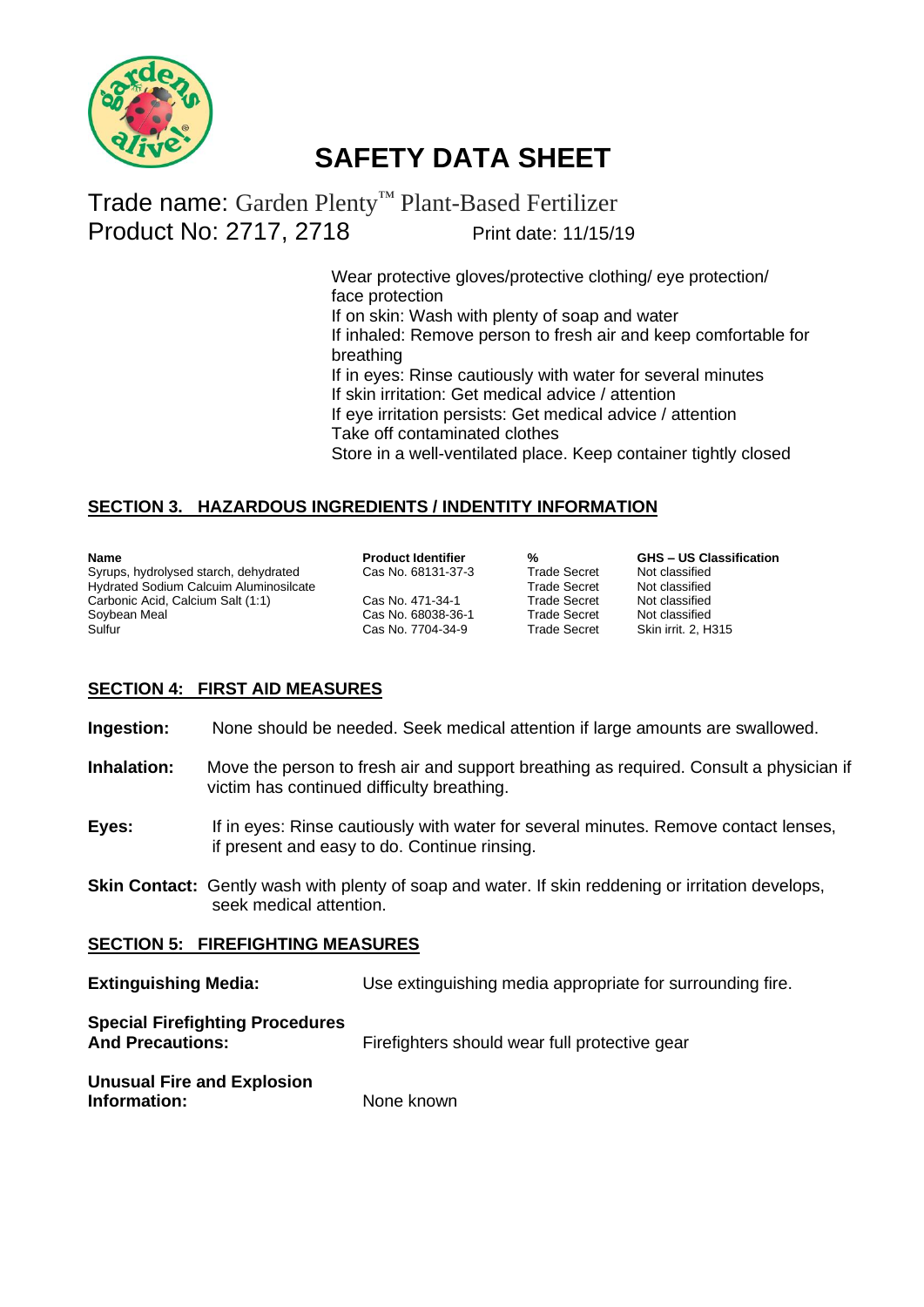

Trade name: Garden Plenty™ Plant-Based Fertilizer Product No: 2717, 2718 Print date: 11/15/19

# **SECTION 6: ACCIDENTAL RELEASE MEASURES**

**Spill or Leak Procedures:** Stop the flow of material if this is without risk. Collect spilled material and place in sealed containers for reclamation or disposal.

**Other Precautions:** None

## **SECTION 7: HANDLING AND STORAGE**

**Waste Disposal Method:** No special storage required.

Handling and Storage: No special handling required.

#### **SECTION 8: EXPOSURE CONTROLS / PERSONAL PROTECTION**

- **Respiratory Protection:** None required under normal product handling conditions.
- **Protective Gloves:** Wear suitable working Gloves and clothes.
- **Eye Protection:** None required under normal product handling conditions.

**Work/Hygiene Practices:** Practice normal personal hygiene.

#### **SECTION 9. PHYSICAL AND CHEMICAL PROPERTIES**

- **Appearance:** Grainy / color grey
- **Physical State:** Solid
- **Odor:** No data available
- **Spec Gravity:** No data available
- **Boiling Point:** No data available
- **Melting Point**: No data available
- **Solubility in Water:** No data available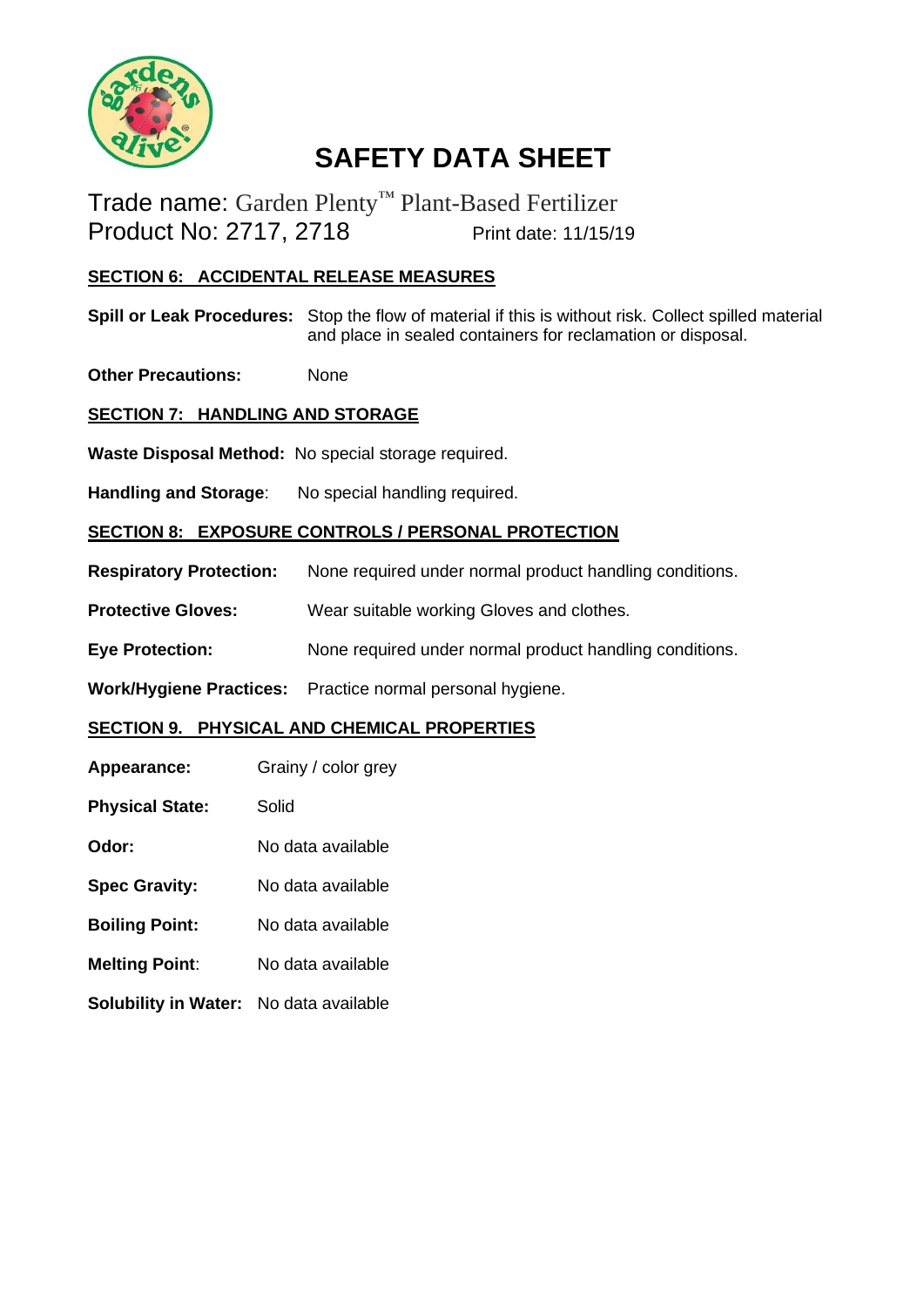

Trade name: Garden Plenty™ Plant-Based Fertilizer Product No: 2717, 2718 Print date: 11/15/19

#### **SECTION 10: STABILITY AND REACTIVITY**

**Stability:** Stable at normal handling and storage conditions

**Conditions To Avoid:** None

**Materials To Avoid:** Not determined.

**Hazardous Decomposition or By-Products:** Not determined

**Hazardous Polymerization:** Will not occur.

**Chemical Incompatibility**: Not determined

# **SECTION 11: TOXICOLOGICAL INFORMATION**

#### **Sulfur (7704-34-9)**

| LD50 oral rat              | $>3000$ mg/kg                 |
|----------------------------|-------------------------------|
| LD dermal rabbit           | $>$ 2000 $mg/kg$              |
| LC50 inhalation rat (mg/l) | >9.23mg/l (exposure time: 4h) |

## **Carbonic Acid, calcium salt (1:) (471-34-1)**

| LD oral rat | 6450 mg/kg |
|-------------|------------|
| ATE (oral)  | 6450 mg/kg |

#### **SECTION 12: ECOLOGICAL INFORMATION**

#### **Sulfur (7704-34-9)**

| LC50 fishes 1 | 866 mg/l (Exposure time: 96h – Species: Brachydanio rerio (static)    |
|---------------|-----------------------------------------------------------------------|
| LC50 fish 2   | < 14 mg/l (Exposure time: 96h – Species: Lepomis macrochirus (static) |

#### **Carbonic acid, calcium salt (1:1) (471-34-1)**

BCF fish 1 No bioaccumulation

#### **SECTION 13: DISPOSAL CONSIDERATION**

Dispose of in accordance with prevailing local, state and federal regulations.

#### **SECTION 14: TRANSPORT INFORMATION**

Not applicable